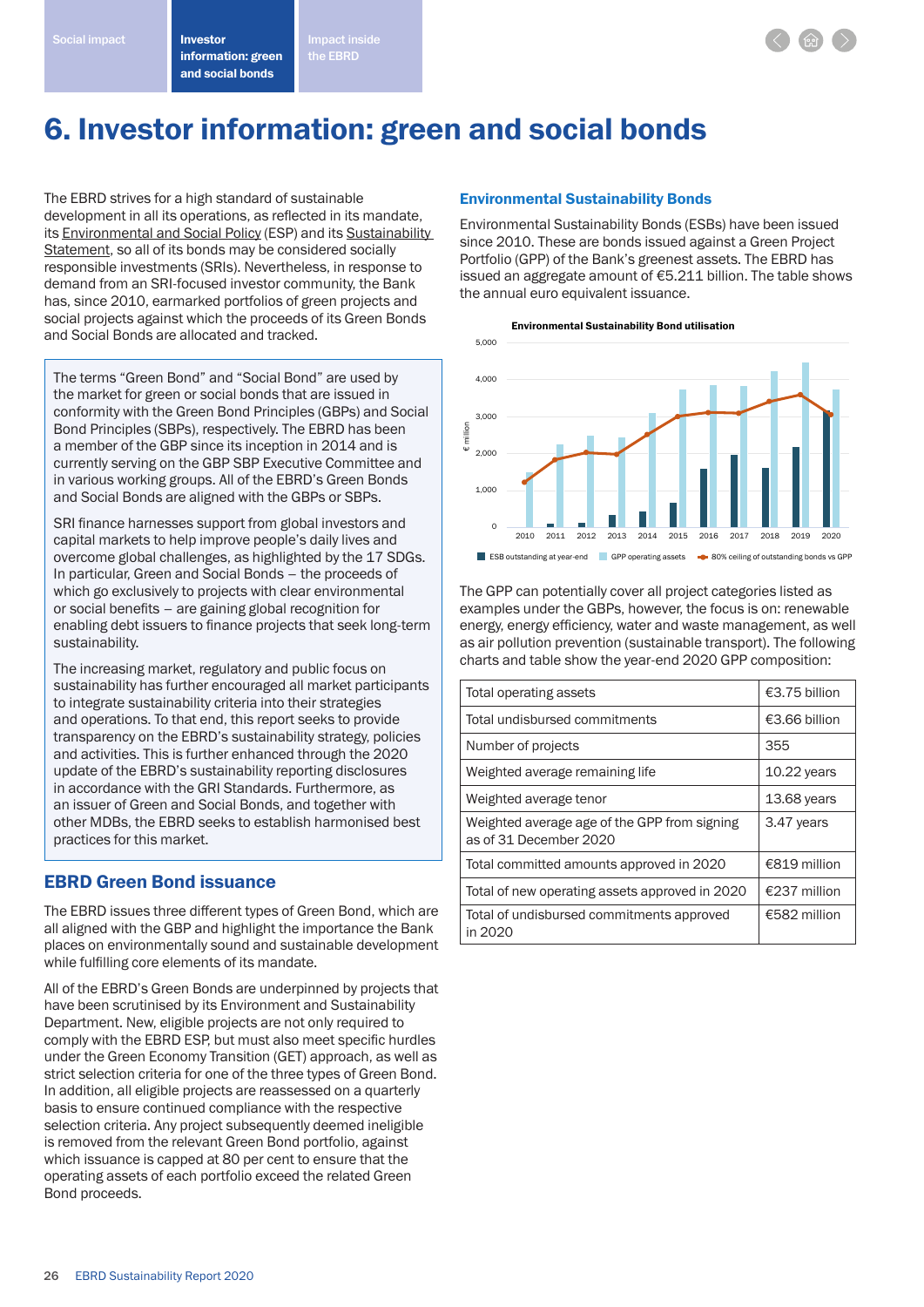the EBRD



GPP operating assets and undrawn commitments, by economy



Read more about the Bank's Green Bond Issuance on ebrd.com

Download the following documents:

- Environmental Sustainability Bond/Green Bond Framework Information Template
- Investor material
- **Frequently asked questions**

#### Climate Resilience Bonds

The EBRD successfully launched the first ever dedicated Climate Resilience Bond in 2019. It was issued in accordance with the four core requirements of the GBPs to fund projects earmarked for the Climate Resilience Portfolio (CRPP), which are selected and managed in alignment with the Climate Bonds Initiative's Climate Resilience Principles, published in September 2019. These will typically fall into one of three categories:

- climate-resilient infrastructure (for example, water, energy, transport, communications and urban infrastructure)
- climate-resilient business and commercial operations
- climate-resilient agriculture and ecological systems.

Currently, the EBRD has a portfolio of some €2.986 billion in climate-resilient projects. The projects in the CRPP focus on the GBP category of "climate change adaptation". The following charts and table show the 2020 year-end CRPP composition:

| Total operating assets                                                  | €1.33 billion |
|-------------------------------------------------------------------------|---------------|
| Total undisbursed commitments                                           | €1.65 billion |
| Number of projects                                                      | 74            |
| Weighted average remaining life                                         | 11.46 years   |
| Weighted average tenor                                                  | 14.60 years   |
| Weighted average age of the CRPP from signing<br>as of 31 December 2020 | 3.14 years    |
| Total committed amounts approved in 2020                                | €577 million  |
| Total of new operating assets approved in 2020                          | €53 million   |
| Total of undisbursed commitments approved<br>in 2020                    | €523 million  |



CRPP operating assets and undrawn commitments, by category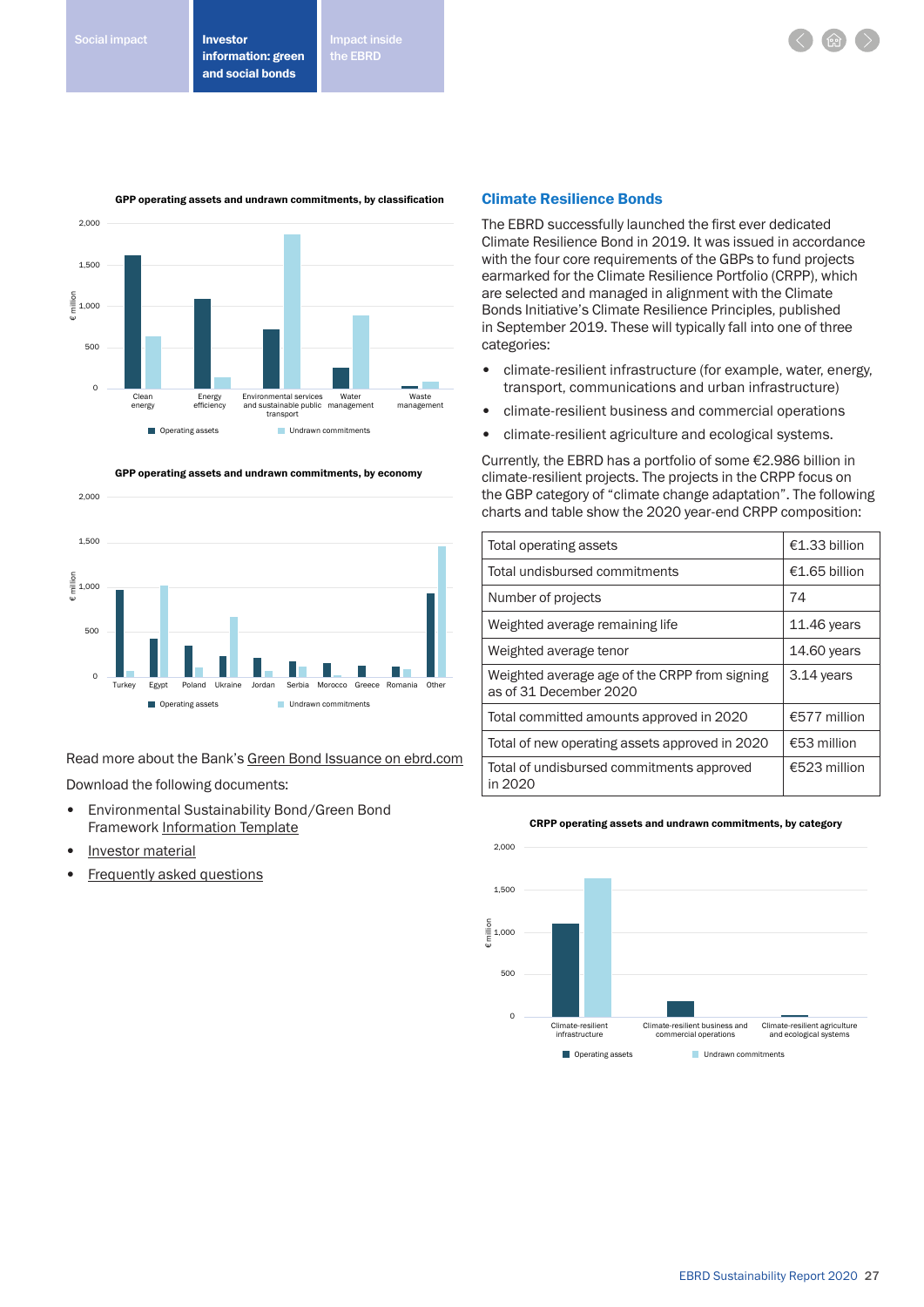



Download the following documents:

- Climate Resilience Bond/Green Bond Framework Information Template
- Investor material
- Frequently asked questions

## Green Transition Bonds

<sup>28</sup><br>
<sup>280</sup><br>
<sup>280</sup><br>
<sup>280</sup><br>
<sup>280</sup><br> **280**<br> **280**<br> **280**<br> **280**<br> **280**<br> **280**<br> **280**<br> **280**<br> **280**<br> **280**<br> **280**<br> **280**<br> **280**<br> **280**<br> **280**<br> **280**<br> **280**<br> **280**<br> **280**<br> **280**<br> **280**<br> **280**<br> **280**<br> **280**<br> **280**<br> **280**<br> **280**<br> In 2019, the EBRD also promoted Green Transition Bonds (GTBs) in alignment with the GBPs, with its inaugural five-year euro issuance. The proceeds of the Bank's GTBs finance a Green Transition Project Portfolio (GTPP) focusing on key sectors of the economy that are currently highly dependent on the use of fossil fuels, to enable their transition to low-carbon and resource-efficient operations. Of vital importance in assessing GTPP investments is to go beyond the typical Green Bond focus on projects' environmental sustainability objectives and to contextualise the investments within the overarching mandate, strategies and policies of each borrower. The projects are, therefore, required to be implemented in the broader context of improved climate governance of the borrower and should ensure that financing is redirected from carbon-intensive assets and/or processes towards enabling the countries in which the projects are situated to fulfil their Paris Agreement objectives.

The projects in the GTPP concentrate on manufacturing, food production and the construction and renovation of buildings, with an emphasis on three GBP categories that account for more than 74 per cent of the portfolio's operating assets: energy efficiency, renewable energy and green buildings.

The following charts and table show the 2020 year-end GTPP composition:

| Total operating assets                                                  | €1.332 billion |
|-------------------------------------------------------------------------|----------------|
| Total undisbursed commitments                                           | €663 million   |
| Number of projects                                                      | 53             |
| Weighted average remaining life                                         | 8.11 years     |
| Weighted average tenor                                                  | 9.88 years     |
| Weighted average age of the GTPP from signing<br>as of 31 December 2020 | 1.78 years     |
| Total committed amounts approved in 2020                                | €882 million   |
| Total of new operating assets approved in 2020                          | €577 million   |
| Total of undisbursed commitments approved<br>in 2020                    | €305 million   |

#### GTPP operating assets and undrawn commitments, by category





GTPP operating assets and undrawn commitments, by economy

Download the following documents:

- Green Transition Bonds Framework information template
- Investor material
- Frequently asked questions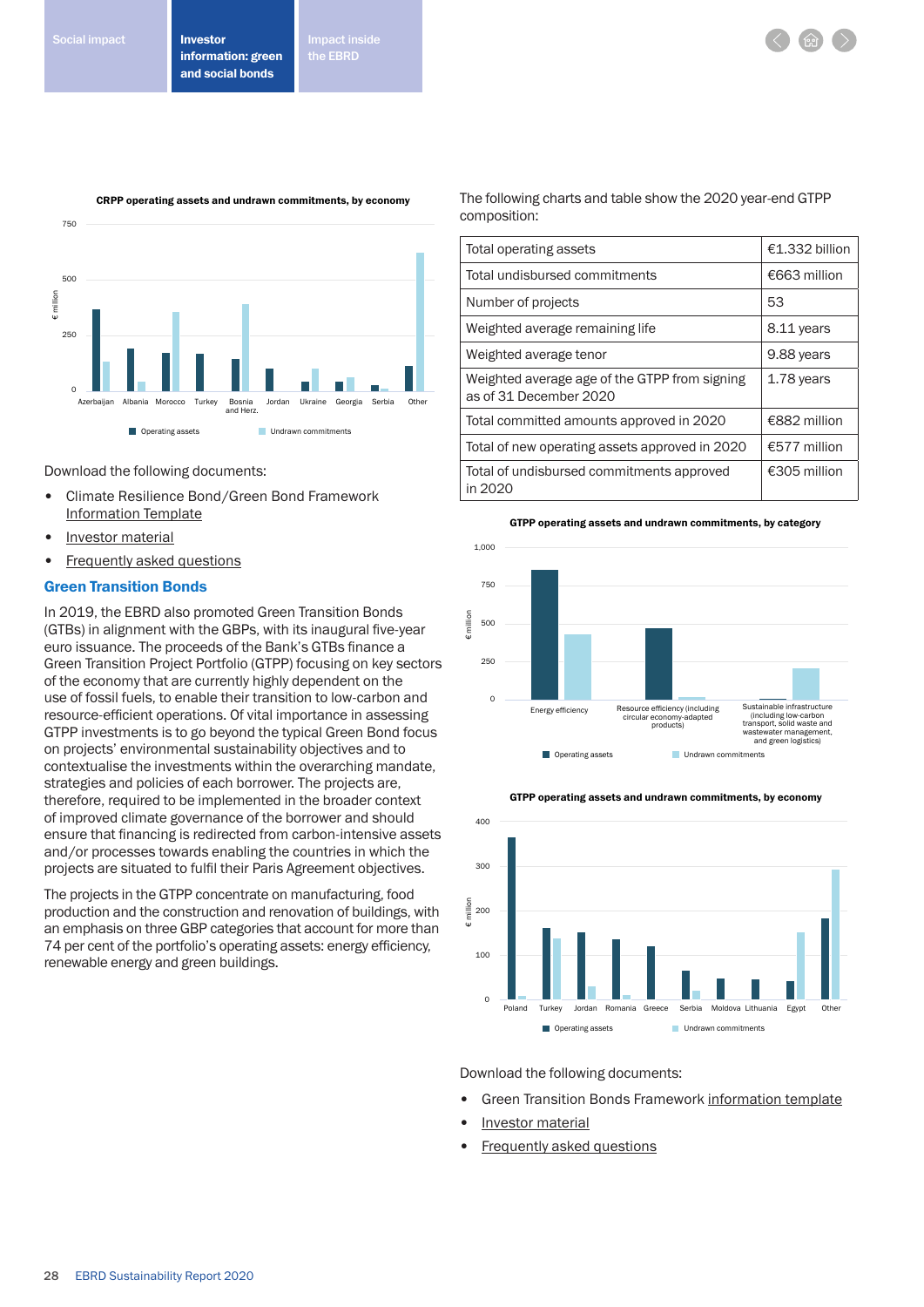the EBRD

# EBRD Social Bond issuance

The EBRD issues two types of Social Bond, which are both aligned with the SBPs.

## Health Bonds

In 2018, the Bank issued its inaugural EBRD Health Bond (HB) to finance projects seeking to improve access to and the quality of health services and pharmaceutical products.

The Bank's HB issuance is linked to the disbursed amount of the Health Project Portfolio (HPP). The eligible project investments focus on general hospitals, speciality hospitals, outpatient treatment centres, diagnostic imaging and laboratory facilities and long-term care, as well as medical technology producers and pharmaceutical production. The Bank finances hospital infrastructure public-private partnerships (PPPs), which are facility management projects (no medical service provision).

The following chart and tables show the 2020 year-end HPP composition:

| Total operating assets                                                 | €479 million   |
|------------------------------------------------------------------------|----------------|
| Total undisbursed commitments                                          | €127 million   |
| Number of projects                                                     | 37             |
| Weighted average remaining life                                        | 9.0 years      |
| Weighted average tenor                                                 | 12.6 years     |
| Weighted average age of the HPP from signing<br>as of 31 December 2020 | 3.6 years      |
| Total committed amounts approved in 2020                               | $£102$ million |
| Total of new operating assets approved in 2020                         | €89 million    |
| Total of undisbursed commitments approved<br>in 2020                   | €13 million    |

HPP operating assets and undrawn commitments by category





Download the following documents:

EBRD Social Bond presentation, including the Social Bond Framework

### Microfinance Bonds

The Bank issued its inaugural Microfinance Bonds (MBs) in 2010. The proceeds are dedicated to supporting the smallest loans provided under the EBRD Small Business Initiative. This strategic initiative builds on the Bank's long experience in this field and provides a range of flexible instruments that are combined into integrated products to help SMEs. Apart from funding micro-, small and medium-sized enterprises (MSMEs), the proceeds to financial institutions are mostly earmarked for specific target or underserved groups, such as women entrepreneurs and those based outside major cities, or to promote specific priorities, such as trade, competitiveness or innovation. The Bank has issued two privately placed MBs in South African rand and Mexican peso.

The MBs fund a select microfinance portfolio (MFP) that is disbursed via the EBRD's network of more than 200 partnering local financial institutions, which helps the Bank reach hundreds of thousands of enterprises every year. The average individual sub-loan size to the end-client amounted to less than €7,000 (as of the first half of 2020). Technical assistance (often through donor funding) typically accompanies these programmes to help local partner banks adapt the way they do business with small clients for the long term, creating sustainable outcomes. The following charts and table show the first half of 2020 MFP composition:

| Portfolio                       | €2,279 million |
|---------------------------------|----------------|
| Operating assets                | €1,278 million |
| Number of "unique" clients      | 127            |
| Number of active EBRD projects  | 234            |
| Average sized sub-loan          | $<$ €7,000     |
| Weighted average tenor          | 4.8 years      |
| Weighted average remaining life | 3 years        |
| Weighted average margin         | 2.1%           |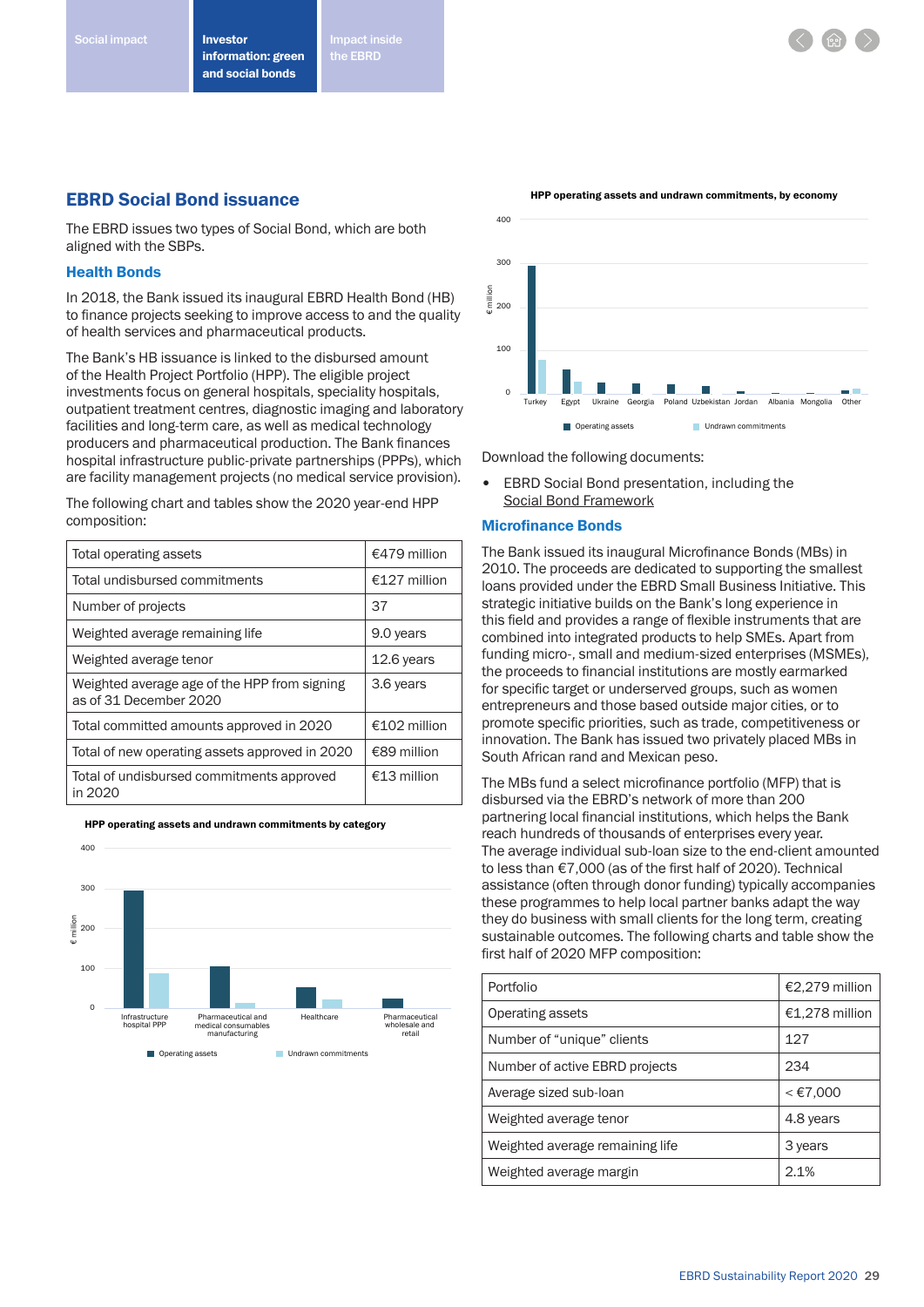Investor information: green and social bonds Social impact **Impact in the Line of American** Impact inside

the EBRD



MFB operating assets, by economy



Download the following documents:

• EBRD Social Bond presentation, including the Social Bond **Framework** 

## Impact, outcome and output reporting

The expected impacts, outcomes and outputs for all of the project portfolios that underlie the EBRD's Green and Social Bonds are based on the committed investment amounts. As the EBRD takes a holistic project view, the data are presented on a full project basis as well as pro rata to the EBRD's share of funding. Note that because of the criteria applied to the respective project portfolios, not all of the EBRD's investments in these sectors are included. Consequently, investment amounts and project benefits for the GPP are lower than the Bank's overall investments in these sectors. For further data or more granular breakdowns, please contact the funding team at the EBRD.

## Green Project Portfolio

The GPP comprises investments in renewable energy, energy efficiency, water, waste and sustainable transport projects.

|                                                                                | <b>Total</b><br><b>impact</b> | Pro rata<br><b>impact</b> |
|--------------------------------------------------------------------------------|-------------------------------|---------------------------|
| Climate projects (48% of committed amount)                                     |                               |                           |
| Greenhouse gas reduced (million tonnes<br>CO <sub>2</sub> equivalent annually) | 12.1                          | 4.2                       |
| Capacity installed (gigawatts)                                                 | 4.2                           | 1.3                       |
| Primary energy saved (million gigajoules annually)                             | 83                            | 26                        |
| Water projects and waste management<br>projects (17% of committed amount)      |                               |                           |
| People benefiting (million)                                                    | 21                            | 11                        |
| Water savings (million $m3$ annually)                                          | 216                           | 130                       |
| Wastewater treated (million m <sup>3</sup> annually)                           | 246                           | 112                       |
| Reduce waste disposal and improve recycling<br>(million tonnes annually)       | 4.1                           | 2.0                       |
| Sustainable transport projects<br>(35% of committed amount)                    |                               |                           |
| Reduction in particulate matter (tonnes annually)                              | 25                            | 12                        |
| Reduction in nitrogen oxides (tonnes annually)                                 | 370                           | 218                       |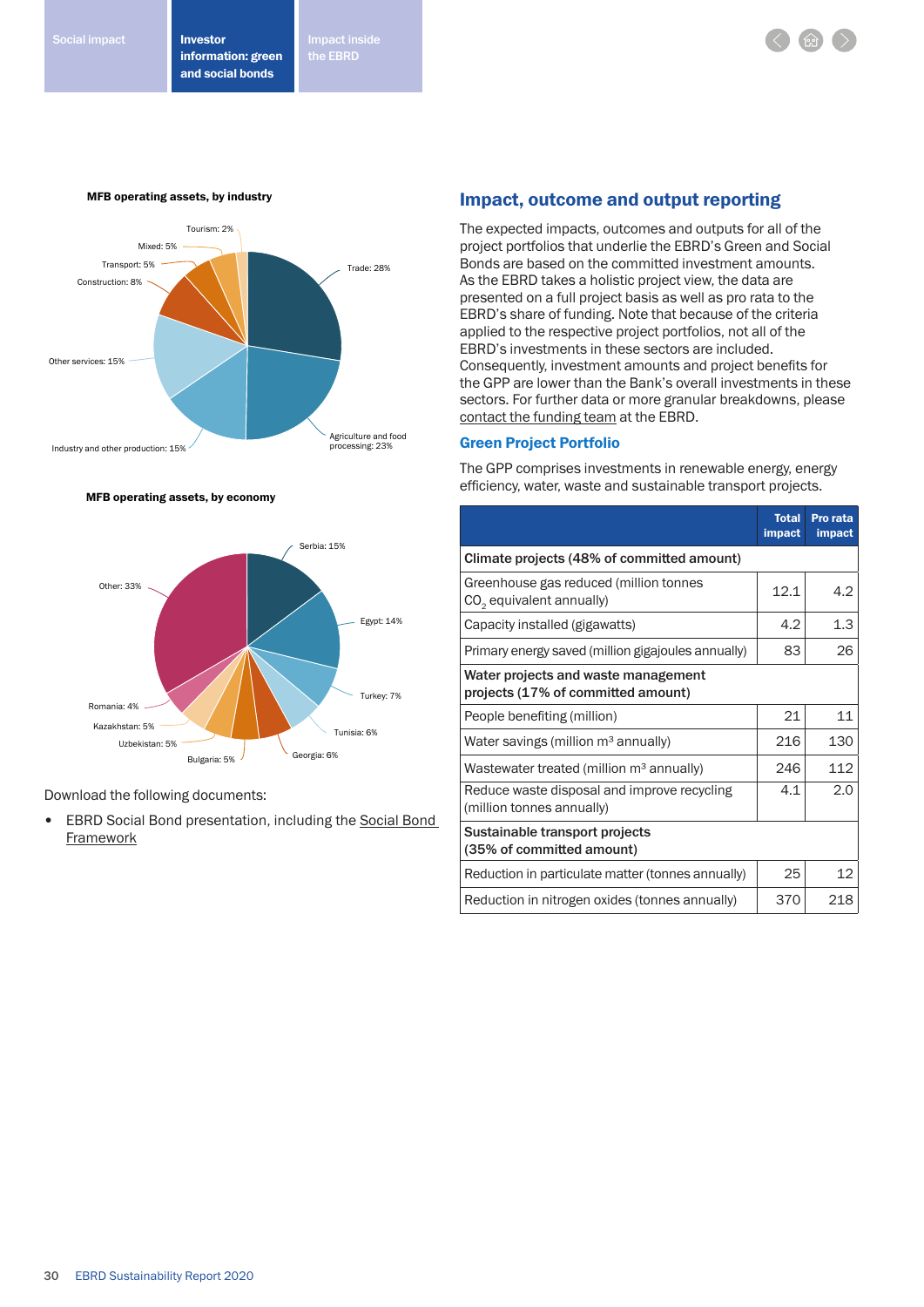## GPP GHG saved, by economy (total)



GPP water savings, by economy (total)



GPP GHG saved, by economy (pro rata)



GPP water savings, by economy (pro rata)

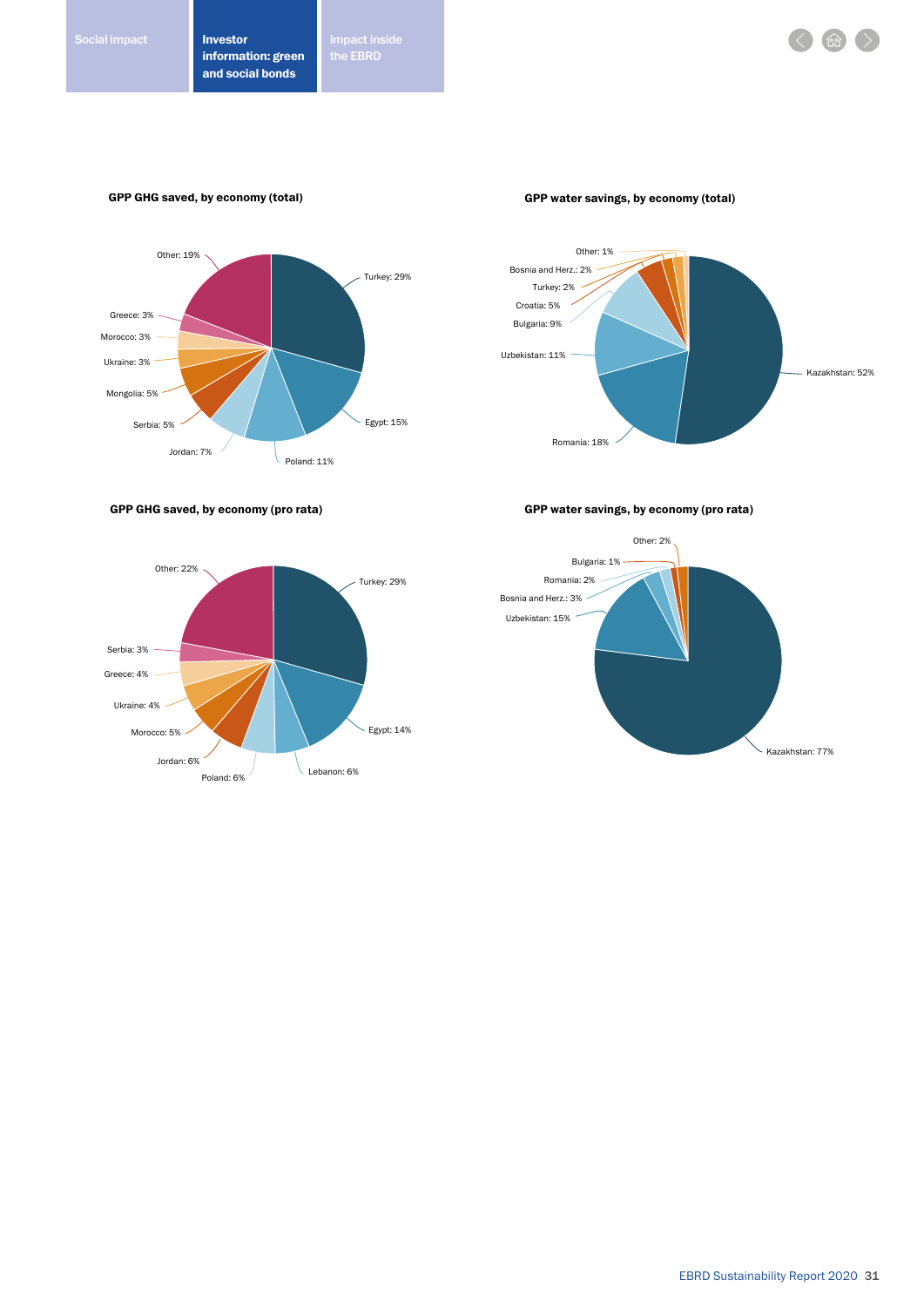Investor information: green and social bonds Social impact **Impact instant in the start instant instant inside** 

the EBRD

#### Climate Resilience Project Portfolio

The EBRD's project-level climate resilience results, including those of the CRPP, are assessed as set out in Annex 4.2 of the EBRD's Green Economy Transition (GET) Handbook and are reported at outcome-level, as defined in the MDB-IDFC Framework for Climate Resilience Metrics in Financing Operations. Projects in the CRPP are assessed in relation to five types of physical climate risk: (i) increasing frequency and severity of extreme weather events, (ii) increasing water stress, (iii) increasing heat stress, (iv) increasing hydrological variability and (v) increasing soil degradation. The results (outcomes) of the projects in the CRPP are reported under six categories, as defined in the GET Handbook.

These are the expected outcomes, based on best estimates and reported on an *ex ante* basis, that the projects are intended to deliver against a pre-project baseline in response to the physical climate risks associated with the project-specific context of climate vulnerability:

- 1. increased water availability: the additional water made available as a result of the project, either through water savings or through the provision of additional usable water, measured in m3/year
- 2. increased energy availability: the additional energy made available as a result of the project, either through energy savings or through increased energy generation, measured in GWh/year
- 3. increased agricultural potential: the additional capacity for agricultural potential achieved as a result of the project through improvements in soil quality, measured in tonnes yield/year
- 4. improvements to human health/productivity: improved health/productivity as a result of the project, measured in quality-adjusted life years (QALYs)
- 5. reduced weather-related disruption: reduction in the amount of time that a system or elements of a system are rendered inoperable due to extreme weather events acute climate risks, measured in days/year
- 6. reduced weather-related damage: reduction in the damage to assets due to extreme weather events or shifts in climate conditions, measured in a range of units, including risk frequency and extra years of service life, but presented in this table in valorised terms as it is not possible to aggregate the different physical units used.

These physical climate resilience outcomes are also expressed in valorised terms, as set out in the GET Handbook, in order to provide an estimate of their potential economic value in monetary terms.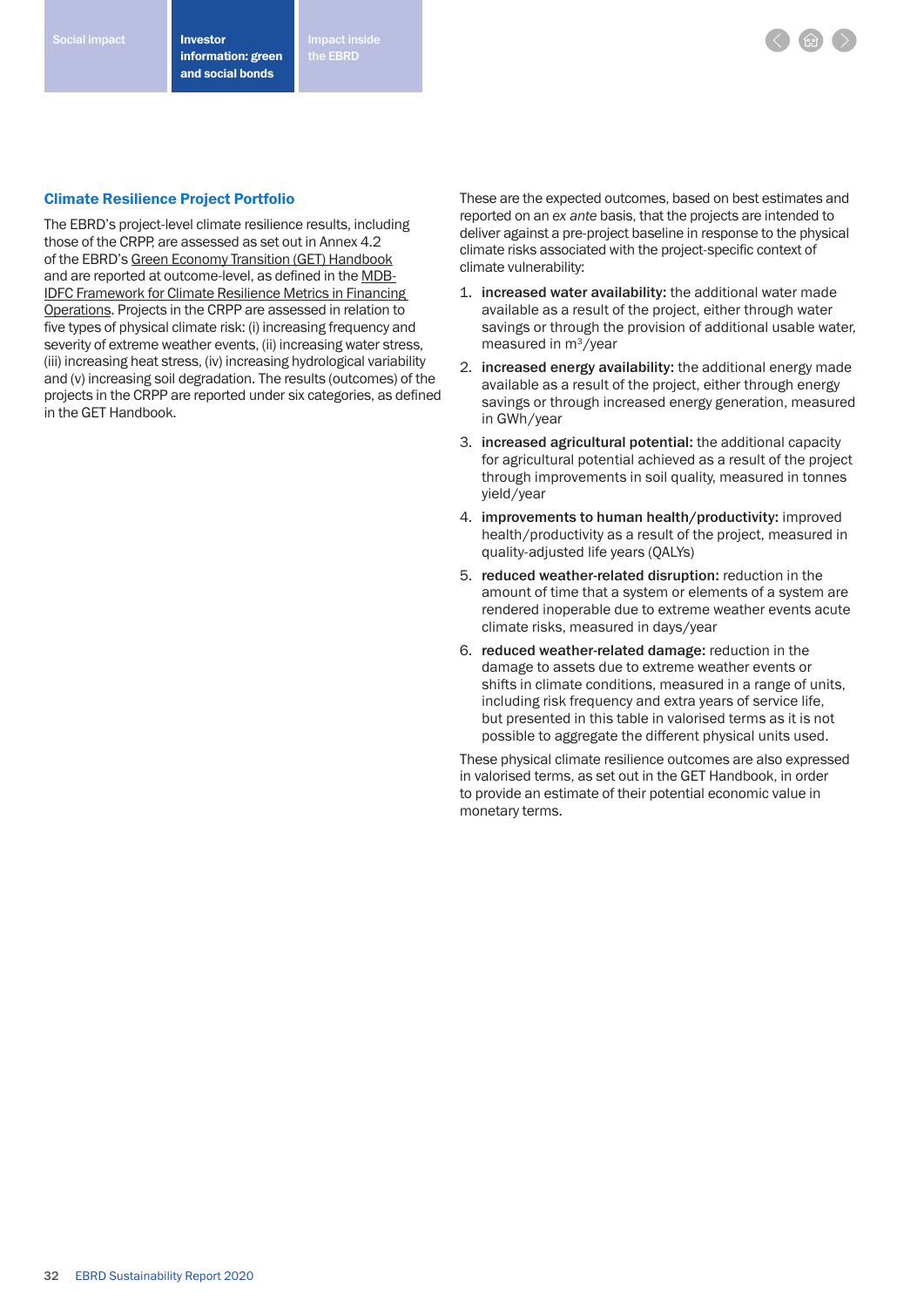# Summary of CRPP outcomes (total)

|                                   |                                              |                                                                                     | <b>Physical climate risks</b>          |                     |                                 |                                   | <b>Climate resilience</b><br>outcome totals |                     |                            |
|-----------------------------------|----------------------------------------------|-------------------------------------------------------------------------------------|----------------------------------------|---------------------|---------------------------------|-----------------------------------|---------------------------------------------|---------------------|----------------------------|
|                                   |                                              |                                                                                     | <b>Increasing</b><br><b>Increasing</b> |                     |                                 |                                   |                                             |                     |                            |
|                                   |                                              |                                                                                     | extreme<br>weather                     | water               | <b>Increasing</b><br>heat       | <b>Increasing</b><br>hydrological | <b>Increasing</b><br>soil                   | <b>Number</b><br>of | <b>Portfolio</b><br>amount |
|                                   |                                              | Number of projects                                                                  | events<br>20                           | <b>stress</b><br>46 | <b>stress</b><br>$\overline{7}$ | variability<br>9                  | degradation<br>1                            | projects            | $(E \text{ million})$      |
|                                   |                                              | Portfolio amount (€ million)                                                        | 1,869                                  | 607                 | 147                             | 362                               | 1                                           | 74                  | 2,986                      |
|                                   |                                              | Number of projects<br>(w. quantitative outcomes)                                    | 0                                      | 52(37)              | 0                               | 2(1)                              | 0                                           |                     |                            |
|                                   | Increased<br>water<br>availability           | Physical climate<br>resilience outcomes<br>( $\Delta$ million m <sup>3</sup> /year) | $\circ$                                | 620                 | $\circ$                         | $\overline{2}$                    | 0                                           | 54                  | 608                        |
|                                   |                                              | Valorised climate<br>resilience outcomes<br>(€ million million/year)                | $\mathbf 0$                            | 651                 | $\mathbf{O}$                    | 4                                 | $\Omega$                                    |                     |                            |
|                                   |                                              | Number of projects<br>(w. quantitative outcomes)                                    | $\mathbf{O}$                           | $\mathsf{O}\xspace$ | 6(2)                            | 7(0)                              | $\mathbf 0$                                 |                     |                            |
|                                   | Increased<br>energy<br>availability          | Physical climate<br>resilience outcomes<br>(A million GWh/year)                     | $\circ$                                | $\circ$             | 21                              | $\mathbf 0$                       | 0                                           | 13                  | 442                        |
|                                   |                                              | Valorised climate<br>resilience outcomes<br>(€ million/year)                        | $\mathbf{O}$                           | $\circ$             | $\mathbf{2}$                    | $\mathbf{O}$                      | $\Omega$                                    |                     |                            |
|                                   | Increased<br>agricultural<br>potential       | Number of projects<br>(w. quantitative outcomes)                                    | $\mathbf{O}$                           | 2(2)                | $\mathbf{O}$                    | 0                                 | 1(0)                                        |                     |                            |
| Climate<br>resilience<br>outcomes |                                              | Physical climate<br>resilience outcomes<br>( $\Delta$ million tonnes/year)          | $\mathbf{O}$                           | 1,263               | $\mathbf 0$                     | $\mathbf{O}$                      | $\mathbf 0$                                 | 3                   | 4                          |
|                                   |                                              | Valorised climate<br>resilience outcomes<br>(€ million/year)                        | $\Omega$                               | $\overline{4}$      | $\mathbf{O}$                    | $\mathbf 0$                       | $\Omega$                                    |                     |                            |
|                                   | Improved<br>human<br>health/<br>productivity | Number of projects<br>(w. quantitative outcomes)                                    | 2(2)                                   | $\mathsf{O}\xspace$ | 4(0)                            | 0                                 | $\Omega$                                    | 6                   |                            |
|                                   |                                              | Physical climate<br>resilience outcomes<br>$(\Delta$ million QALYs)                 | 4,000                                  | $\mathsf{O}\xspace$ | $\Omega$                        | $\mathbf 0$                       | $\mathbf 0$                                 |                     | 80                         |
|                                   |                                              | Valorised climate<br>resilience outcomes<br>(€ million/year)                        | 56                                     | $\mathbf 0$         | $\mathbf{O}$                    | $\mathbf 0$                       | $\mathbf 0$                                 |                     |                            |
|                                   | Reduced<br>weather-<br>related<br>disruption | Number of projects<br>(w. quantitative outcomes)                                    | 18(8)                                  | $\mathsf{O}\xspace$ | $\mathbf 0$                     | 1(1)                              | $\mathsf O$                                 |                     |                            |
|                                   |                                              | Physical climate resilience<br>outcomes (days/year)                                 | 98                                     | $\mathsf{O}\xspace$ | $\mathbf 0$                     | 14                                | $\circ$                                     | 19                  | 857                        |
|                                   |                                              | Valorised climate<br>resilience outcomes<br>(€ million/year)                        | 42                                     | $\mathsf{O}\xspace$ | $\mathbf 0$                     | $\mathbf 0$                       | 0                                           |                     |                            |
|                                   | Reduced<br>weather-<br>related<br>damage     | Number of projects<br>(w. quantitative outcomes)                                    | 22(7)                                  | $\circ$             | 3(0)                            | 1(1)                              | $\mathbf 0$                                 |                     |                            |
|                                   |                                              | Physical climate<br>resilience outcomes                                             | n/a                                    | $\circ$             | $\mathbf 0$                     | n/a                               | $\circ$                                     | 26                  | 994                        |
|                                   |                                              | Valorised climate<br>resilience outcomes<br>(€ million/year)                        | 25                                     | $\mathsf{O}\xspace$ | $\mathbf 0$                     | 1                                 | $\circ$                                     |                     |                            |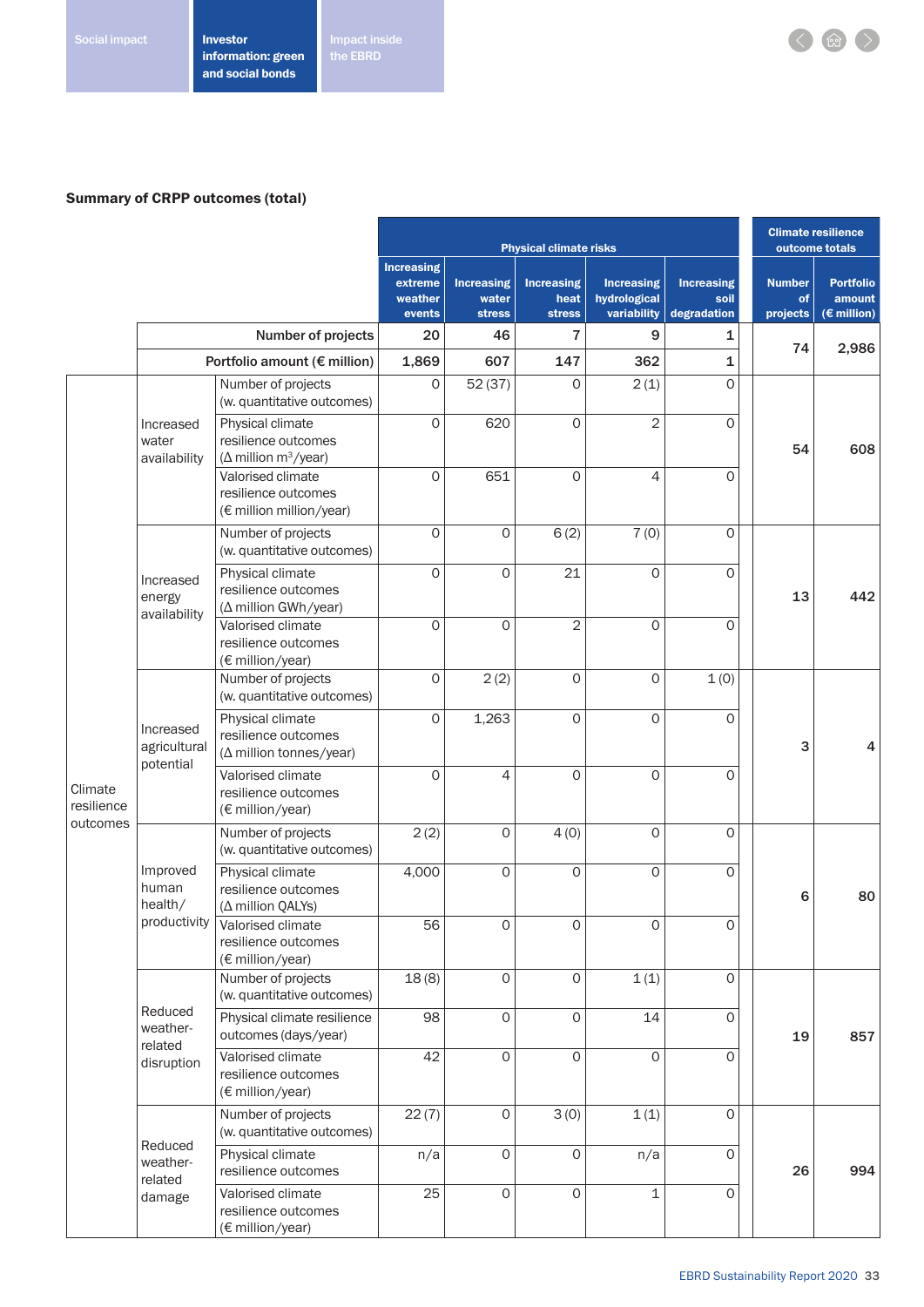Impact inside<br>the EBRD

# Summary of CRPP outcomes (pro rata)

|                                   |                                        |                                                                                  | <b>Physical climate risks</b>                     |                                             |                                            |                                                  |                                          |
|-----------------------------------|----------------------------------------|----------------------------------------------------------------------------------|---------------------------------------------------|---------------------------------------------|--------------------------------------------|--------------------------------------------------|------------------------------------------|
|                                   |                                        |                                                                                  | <b>Increasing</b><br>extreme<br>weather<br>events | <b>Increasing</b><br>water<br><b>stress</b> | <b>Increasing</b><br>heat<br><b>stress</b> | <b>Increasing</b><br>hydrological<br>variability | <b>Increasing</b><br>soil<br>degradation |
|                                   |                                        | Number projects<br>(w. quantitative outcomes)                                    | $\Omega$                                          | 52(37)                                      | $\Omega$                                   | 2(1)                                             | $\Omega$                                 |
|                                   | Increased water<br>availability        | Physical climate resilience outcomes<br>( $\Delta$ million m <sup>3</sup> /year) | $\mathbf 0$                                       | 453                                         | $\overline{O}$                             | $\mathbf 1$                                      | $\circ$                                  |
|                                   |                                        | Valorised climate resilience outcomes<br>(€ million million/year)                | $\Omega$                                          | 452                                         | $\overline{O}$                             | $\overline{2}$                                   | $\Omega$                                 |
|                                   |                                        | Number projects<br>(w. quantitative outcomes)                                    | $\mathbf 0$                                       | $\mathbf 0$                                 | 6(2)                                       | 7(0)                                             | $\mathbf 0$                              |
|                                   | Increased energy<br>availability       | Physical climate resilience outcomes<br>$(\Delta$ GWh/year)                      | $\Omega$                                          | $\Omega$                                    | 5                                          | $\Omega$                                         | $\Omega$                                 |
|                                   |                                        | Valorised climate resilience outcomes<br>(€ million/year)                        | $\mathbf 0$                                       | $\mathbf 0$                                 | $\mathbf 1$                                | $\Omega$                                         | $\circ$                                  |
|                                   | Increased agricultural<br>potential    | Number projects<br>(w. quantitative outcomes)                                    | $\mathsf{O}\xspace$                               | 2(2)                                        | $\overline{O}$                             | 0                                                | 1(0)                                     |
| Climate<br>resilience<br>outcomes |                                        | Physical climate resilience outcomes<br>$(\Delta \text{tonnes/year})$            | $\mathbf 0$                                       | 398                                         | $\overline{O}$                             | 0                                                | $\circ$                                  |
|                                   |                                        | Valorised climate resilience outcomes<br>(€ million/year)                        | $\Omega$                                          | $\mathbf{1}$                                | $\Omega$                                   | $\Omega$                                         | $\Omega$                                 |
|                                   | Improved human<br>health/productivity  | Number projects<br>(w. quantitative outcomes)                                    | 2(2)                                              | $\Omega$                                    | 4(0)                                       | $\Omega$                                         | $\Omega$                                 |
|                                   |                                        | Physical climate resilience outcomes<br>$(\Delta$ QALYs)                         | 873                                               | $\Omega$                                    | $\Omega$                                   | $\Omega$                                         | $\circ$                                  |
|                                   |                                        | Valorised climate resilience outcomes<br>$(\epsilon$ million/year)               | 14                                                | $\Omega$                                    | $\Omega$                                   | $\Omega$                                         | $\mathbf{O}$                             |
|                                   | Reduced weather-<br>related disruption | Number projects<br>(w. quantitative outcomes)                                    | 18(8)                                             | $\mathbf{O}$                                | $\Omega$                                   | 1(1)                                             | $\Omega$                                 |
|                                   |                                        | Physical climate resilience outcomes<br>(days/year)                              | 15                                                | $\Omega$                                    | $\Omega$                                   | 4                                                | $\Omega$                                 |
|                                   |                                        | Valorised climate resilience outcomes<br>(€ million/year)                        | 8                                                 | $\circ$                                     | $\Omega$                                   | $\Omega$                                         | $\circ$                                  |
|                                   |                                        | Number projects<br>(w. quantitative outcomes)                                    | 22(7)                                             | 0                                           | 3(0)                                       | 1(1)                                             | $\mathbf 0$                              |
|                                   | Reduced weather-<br>related damage     | Physical climate resilience outcomes                                             | n/a                                               | $\mathbf 0$                                 | 0                                          | n/a                                              | $\mathsf O$                              |
|                                   |                                        | Valorised climate resilience outcomes<br>(€ million/year)                        | 6                                                 | $\Omega$                                    | $\Omega$                                   | $\Omega$                                         | $\mathsf{O}\xspace$                      |